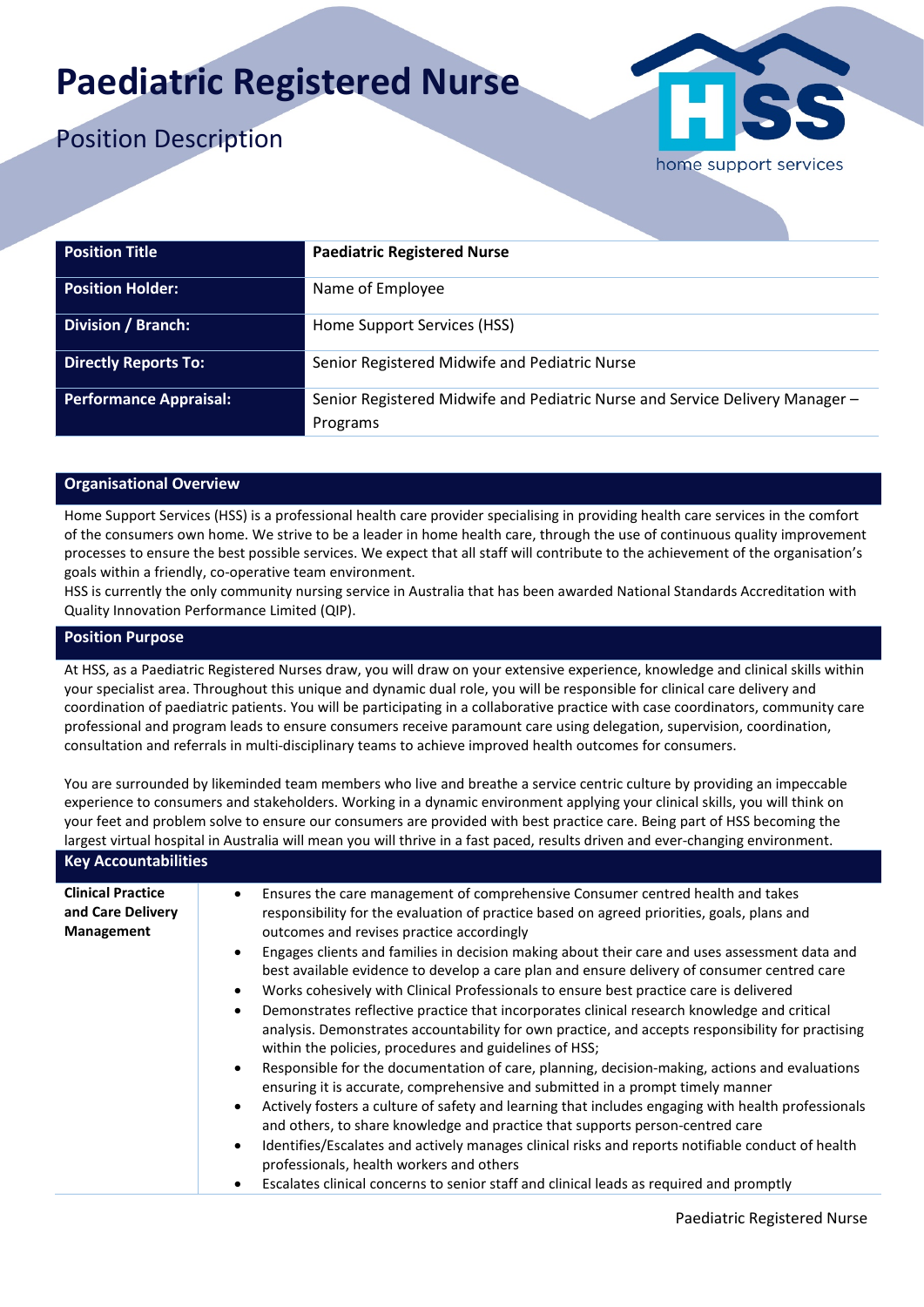|                                                                                                 | Co-ordinates management of Consumer/client care in consultation with the team; actively<br>$\bullet$<br>fosters a culture of safety and learning that includes engaging with health professionals and<br>others, to share knowledge and practice that supports person-centred care<br>Assess and evaluate Consumer/clients' responses to services providedParticipates in<br>$\bullet$<br>development, implementation and evaluation of procedures and guidelines.<br>Assess, plan, implement, evaluate and document comprehensive nursing care within the area in<br>$\bullet$<br>accordance with best practice.<br>Providing Clinical Expertise within the specialist paediatric field to the greater HSS organisation                                                                                                                                                                                                                                                                                                                                                                                                                                                                                                                                                                                                                                                                             |
|-------------------------------------------------------------------------------------------------|------------------------------------------------------------------------------------------------------------------------------------------------------------------------------------------------------------------------------------------------------------------------------------------------------------------------------------------------------------------------------------------------------------------------------------------------------------------------------------------------------------------------------------------------------------------------------------------------------------------------------------------------------------------------------------------------------------------------------------------------------------------------------------------------------------------------------------------------------------------------------------------------------------------------------------------------------------------------------------------------------------------------------------------------------------------------------------------------------------------------------------------------------------------------------------------------------------------------------------------------------------------------------------------------------------------------------------------------------------------------------------------------------|
| <b>Patient</b><br>Management                                                                    | Accept and process patient/client referrals appropriately in accordance with Key performance<br>$\bullet$<br>Indicators.                                                                                                                                                                                                                                                                                                                                                                                                                                                                                                                                                                                                                                                                                                                                                                                                                                                                                                                                                                                                                                                                                                                                                                                                                                                                             |
|                                                                                                 | Prioritises patient needs based on severity and urgency while ensuring referrals are coordinated<br>٠<br>by the most appropriately skilled coordinator for the individual patient/client needs;<br>Assess the client's existing formal and informal support systems;<br>$\bullet$<br>Consistently and accurately document interventions and rationale for decisions in the client<br>$\bullet$<br>information system;<br>Act as patient/client advocate; identify and develop new community resources; assist with<br>$\bullet$<br>problem solving;                                                                                                                                                                                                                                                                                                                                                                                                                                                                                                                                                                                                                                                                                                                                                                                                                                                  |
|                                                                                                 | Maintain accurate patient/client records;<br>Always maintain patient/client confidentiality;                                                                                                                                                                                                                                                                                                                                                                                                                                                                                                                                                                                                                                                                                                                                                                                                                                                                                                                                                                                                                                                                                                                                                                                                                                                                                                         |
|                                                                                                 | Perform related duties and responsibilities as required<br>$\bullet$                                                                                                                                                                                                                                                                                                                                                                                                                                                                                                                                                                                                                                                                                                                                                                                                                                                                                                                                                                                                                                                                                                                                                                                                                                                                                                                                 |
| <b>Quality Assurance,</b><br><b>Continuous</b><br>improvement and<br><b>Clinical Compliance</b> | Ensure compliance according to practices within the philosophy and intent described in the<br>$\bullet$<br>current version of relevant discipline and industry codes, competencies, standards and Acts<br>Maintains staff and Consumer confidentiality according to professional standards<br>$\bullet$<br>Complies with HSS confidentiality, security and information policies and procedures<br>$\bullet$<br>Ensures registration and educational requirements are kept up to date and current with<br>$\bullet$<br>professional registration body (i.e. AHPRA or similar)<br>Actively involved in accreditation of HSS through all accredited auditing bodies.<br>Actively assisting in the development and participation in programs, initiatives and organisation<br>$\bullet$<br>of employees to achieve specific accreditation goals<br>Ensures safe practice and compliance with HSS workplace health and safety processes and<br>$\bullet$<br>procedures, including incident reporting<br>Contributes to workplace health and safety risk identification and mitigation<br>Understands responsibilities to self and others in accordance with industry directive and<br>$\bullet$<br>guidelines, Occupational Health and Safety legislation and Home Support Services policies and<br>procedures and acts accordingly<br>Universal precautions and infection control practices<br>$\bullet$ |
| <b>Operational</b><br>excellence and<br>continuous                                              | Records and processes clinical and administrative information in an accurate and timely manner.<br>$\bullet$<br>Ensures data collection is maintained and accurate for area. Ensures education and learning with<br>company IT systems and processes are up-to-date                                                                                                                                                                                                                                                                                                                                                                                                                                                                                                                                                                                                                                                                                                                                                                                                                                                                                                                                                                                                                                                                                                                                  |
| improvement                                                                                     | Actively participates in initiatives and processes of quality improvement                                                                                                                                                                                                                                                                                                                                                                                                                                                                                                                                                                                                                                                                                                                                                                                                                                                                                                                                                                                                                                                                                                                                                                                                                                                                                                                            |
|                                                                                                 | Actively participates in People and Culture initiatives that are designed to improve team<br>$\bullet$<br>performance<br>Work in accordance with agreed rostered days to ensure adequate staffing levels to provide best<br>practice care                                                                                                                                                                                                                                                                                                                                                                                                                                                                                                                                                                                                                                                                                                                                                                                                                                                                                                                                                                                                                                                                                                                                                            |
| Leadership and                                                                                  | Supports clinical team, and acts as role model<br>٠                                                                                                                                                                                                                                                                                                                                                                                                                                                                                                                                                                                                                                                                                                                                                                                                                                                                                                                                                                                                                                                                                                                                                                                                                                                                                                                                                  |
| <b>Stakeholder</b><br>Management                                                                | Works in accordance with HSS Mission and Goals                                                                                                                                                                                                                                                                                                                                                                                                                                                                                                                                                                                                                                                                                                                                                                                                                                                                                                                                                                                                                                                                                                                                                                                                                                                                                                                                                       |
|                                                                                                 | Promotes HSS in the Community Health Care Sector<br>٠<br>Participates in day to day office management<br>$\bullet$                                                                                                                                                                                                                                                                                                                                                                                                                                                                                                                                                                                                                                                                                                                                                                                                                                                                                                                                                                                                                                                                                                                                                                                                                                                                                   |
|                                                                                                 | Liaises with hospitals, doctors, referring organisations and brokered agencies to promote HSS<br>$\bullet$<br>and facilitate services to Consumers/clients                                                                                                                                                                                                                                                                                                                                                                                                                                                                                                                                                                                                                                                                                                                                                                                                                                                                                                                                                                                                                                                                                                                                                                                                                                           |
| <b>CPD and Resource</b>                                                                         | Participates in staff orientation, education, emergency procedure updates and appraisal<br>$\bullet$                                                                                                                                                                                                                                                                                                                                                                                                                                                                                                                                                                                                                                                                                                                                                                                                                                                                                                                                                                                                                                                                                                                                                                                                                                                                                                 |
| development                                                                                     | programs<br>Develops and maintains professional competence by self-education and by participation in<br>$\bullet$<br>relevant external education courses, and by participation in HSS workshops                                                                                                                                                                                                                                                                                                                                                                                                                                                                                                                                                                                                                                                                                                                                                                                                                                                                                                                                                                                                                                                                                                                                                                                                      |
|                                                                                                 | Participates in mandatory skill competencies training provided by Home Support Services<br>$\bullet$                                                                                                                                                                                                                                                                                                                                                                                                                                                                                                                                                                                                                                                                                                                                                                                                                                                                                                                                                                                                                                                                                                                                                                                                                                                                                                 |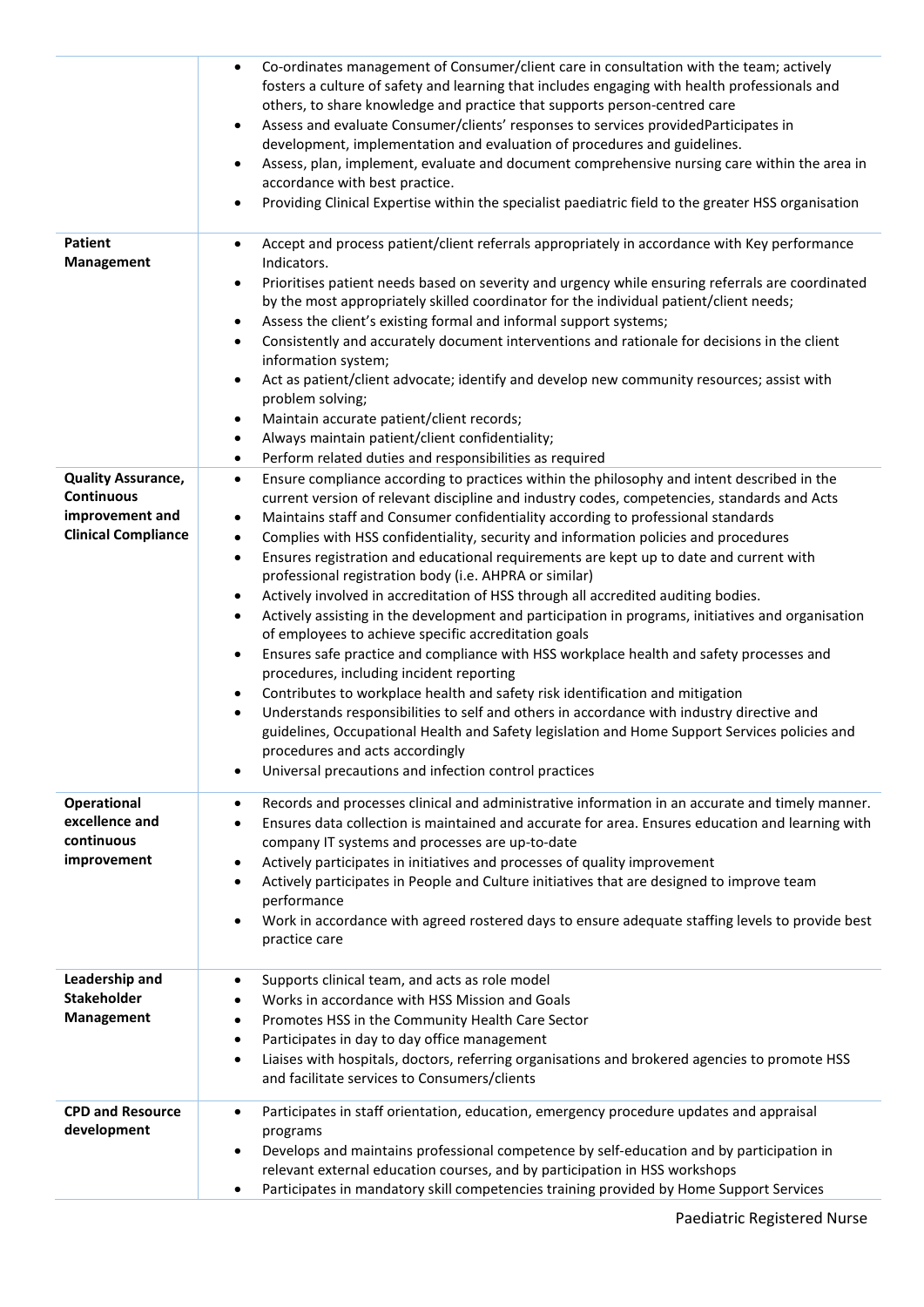| <b>Stakeholder</b><br>Management       | Establish and maintain effective professional working relationships with those contacted in the<br>$\bullet$<br>course of work, including service representatives, Consumers, stakeholders and the general<br>public |
|----------------------------------------|----------------------------------------------------------------------------------------------------------------------------------------------------------------------------------------------------------------------|
|                                        | Members of the Community health care team, Case Coordinators, Non-Clinical Coordinators,<br>$\bullet$<br>Rostering and Scheduling, Liaisons, Head of Clinical Services<br><b>External stakeholders</b>               |
| <b>Mandatory role requirements</b>     |                                                                                                                                                                                                                      |
| Mandatory                              | Professional Registration, Qualifications and Mandatory role requirements                                                                                                                                            |
| Professional                           | ⊽<br>Degree: Bachelor of Nursing                                                                                                                                                                                     |
| Registration,<br><b>Qualifications</b> | П<br>Diploma/Certificate                                                                                                                                                                                             |
|                                        | ⊽                                                                                                                                                                                                                    |
|                                        | Post Graduate Degree (Desirable) in Paedatrics and Midwifery                                                                                                                                                         |
|                                        | ⊽<br>Other (please specify) Current dual AHPRA Regstration as a Nurse                                                                                                                                                |
| <b>Essential</b>                       | Minimum 2 years' experience as a qualified Paediatric registered Nurse<br>٠                                                                                                                                          |
| <b>Experience</b>                      | Minimum of two clinical references who can confirm performance in the scope of practice<br>٠<br>within the last 12 months                                                                                            |
| <b>Background</b>                      | <b>Statutory Declaration</b><br>$\bullet$                                                                                                                                                                            |
| <b>Screening/Checks</b>                | National Police Certificate no more than 12 months old<br>٠                                                                                                                                                          |
|                                        | Working with Children Check (WWCC) - From Department of Human Services<br>$\bullet$                                                                                                                                  |
| Compliance,                            | <b>Current CPR/BLS Certificate</b><br>$\bullet$                                                                                                                                                                      |
| Regulations,                           | <b>Current Drivers License;</b><br>٠                                                                                                                                                                                 |
| Polices,                               | <b>Current Car Registration</b><br>٠                                                                                                                                                                                 |
| Procedures,<br><b>Guidelines and</b>   | <b>Current Car Insurance</b><br>$\bullet$                                                                                                                                                                            |
| Legislation                            | <b>Completed Immunisation Declaration</b><br>$\bullet$                                                                                                                                                               |
|                                        | Completion of HSS mandatory competency training<br>$\bullet$<br>Completion of credentialing- inclusive of 100 points of ID<br>$\bullet$                                                                              |
|                                        | Provide a statement of service detailing clinical experience<br>$\bullet$                                                                                                                                            |
|                                        | Current unrestricted registration as a Registered Nurse with the Australian Health<br>$\bullet$                                                                                                                      |
|                                        | Practitioner Regulation Agency (AHPRA)                                                                                                                                                                               |
|                                        | Maintains and manages own Continuous Professional Development Portfolio in accordance with<br>$\bullet$                                                                                                              |
|                                        | AHPRA standards - www.ahpra.gov.au/Registration/Registration-Standards/CPD.aspx                                                                                                                                      |

### **Desirable Skills**

- Experience providing hospital and/or community-based services to Consumers
- Able to work autonomously within the community
- Strong cultural sensitivity with high cross-cultural communication ability
- Demonstrably good judgment, problem solving and decision making in a fast-paced environment
- Strong customer service orientation and relationship management
- Quality Management
- Strong passion and focus for providing care that respects all cultures and experiences, which includes responding to the role of family and community that underpin the health of Aboriginal and Torres Strait Islander peoples and people of other cultures
- Possess strong negotiation and conflict resolution skills
- A high degree of technological ability
- Knowledge of patient management systems
- Analyse clinical data, reports and process improvements
- Communicate clearly and concisely, both orally and in writing
- Ability to work within a team and autonomously
- Excellent interpersonal skills with the ability to work with stakeholders across all levels of the business to meet agreed outcomes and deliverables